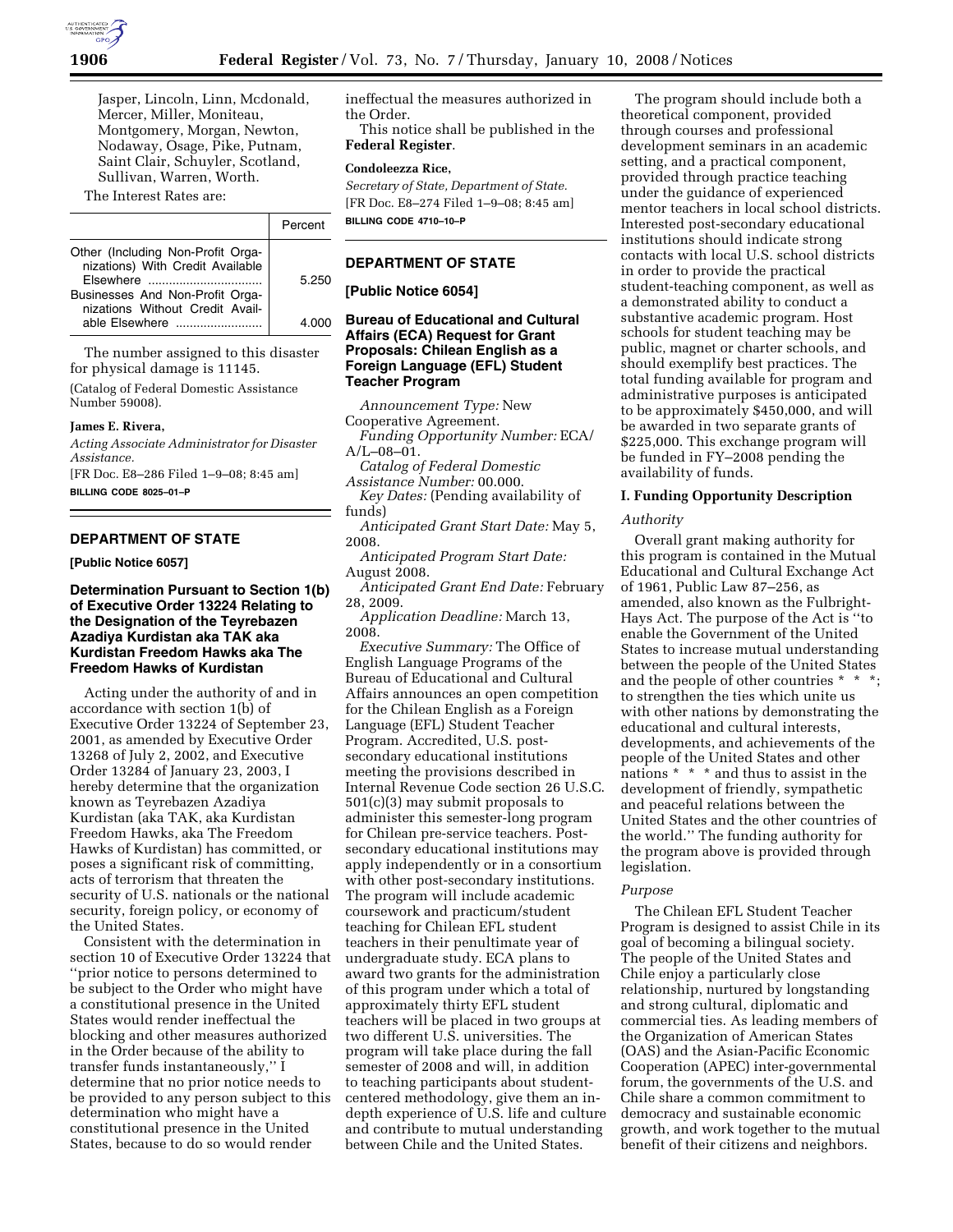The Chilean educators participating in this exchange program will prepare their future students to live in an increasingly interdependent world, and the exchange experience will provide a basis for the educators' continuing contact with U.S. counterparts in order to promote mutual understanding between the U.S. and Chile.

The program will bring a total of approximately thirty EFL student teachers in their penultimate year of undergraduate study at Chilean universities and place them in two clusters at different U.S. universities. The student teachers will be selected by a panel of U.S. and Chilean members in Chile to create a diverse group in terms of their home regions in Chile, gender, and socio-economic background. The semester-long program will take place from August 2008 to December 2008. During the program, participants will learn about student-centered English teaching through special seminars, enrollment in regular university courses and practice teaching. The program will prepare the student teachers to teach in the subject field of English as a Foreign Language. Following their program, the students will return to their home institutions for additional study before starting careers as high school English teachers in Chile.

The program should encompass the following elements:

(1) Grantee organization participation in the pre-departure orientation in Chile organized by the Chilean Government;

(2) Orientation upon arrival at

university; (3) Instruction in English language as needed;

(4) Intensive education in relevant subjects and teaching methodologies through a variety of courses within the host university's school of education or other departments (participants will select courses based on their individual goals and interests);

(5) Enrollment in a specially designed group seminar on teaching strategies for their home environments and educational leadership;

(6) Participation in a substantial threeweek practice teaching component to engage participants actively with the American classroom environment.

a. Host universities should recruit school districts to host groups for internships based on brief proposals from the school districts, outlining their interest, their understanding of the program goals, examples of their best practices, and a commitment to mentoring.

b. School districts should be within easy driving distance of the host university, and should be capable of

introducing participants to more than one approach to teaching (for example, inquiry, active classroom, group projects, etc.).

(7) Cultural and community service activities to encourage interaction and mutual understanding between Chileans and U.S. peers and citizens;

(8) Travel to Washington, DC during the second half of the program for a three- to four-day workshop including visits to the Department of State, cultural sites, and relevant educational organizations.

Applicants should outline how host school districts will be selected and how teachers will collaborate with schools and local communities.

Applicant organizations should submit a narrative outlining a comprehensive strategy for the administration and implementation of the program. The narrative should include a design for the program, and a plan for monitoring the student teachers' academic and professional programs.

The comprehensive program strategy should reflect a vision for the initiative as a whole, interpreting the goals of the Chilean EFL Student Teacher Program with creativity, as well as providing innovative ideas for the program. The strategy should include a description of how the various components of the program will be integrated to build upon and reinforce one another.

#### **II. Award Information**

*Type of Award:* Cooperative Agreement.

*Fiscal Year Funds:* 2008.

*Approximate Total Funding:* \$450,000 (pending availability of funds).

*Approximate Number of Awards:* 2. *Approximate Average Award:*  \$225,000.

*Anticipated Award Date:* Pending availability of funds, April 7, 2008.

*Anticipated Project Completion Date:*  December 2008.

#### *Additional Information*

Pending successful implementation of this program and the availability of funds in subsequent fiscal years, it is ECA's intent to renew this cooperative agreement for two additional fiscal years, before openly competing it again.

#### **III. Eligibility Information**

*III.1.* Eligible applicants: Applications may be submitted by public and private non-profit organizations meeting the provisions described in Internal Revenue Code section 26 U.S.C. 501(c)(3).

*III.2.* Cost Sharing or Matching Funds: There is no minimum or maximum

percentage required for this competition. However, the Bureau encourages applicants to provide the highest possible levels of cost sharing and funding in support of its programs.

When cost sharing is offered, it is understood and agreed that the applicant must provide the amount of cost sharing as stipulated in its proposal and later included in an approved grant agreement. Cost sharing may be in the form of allowable direct or indirect costs. For accountability, the grantee must maintain written records to support all costs which are claimed as its contribution, as well as costs to be paid by the Federal government. Such records are subject to audit. The basis for determining the value of cash and in-kind contributions must be in accordance with OMB Circular A–110, (Revised), Subpart C.23—Cost Sharing and Matching. In the event the grantee does not provide the minimum amount of cost sharing as stipulated in the approved budget, ECA's contribution will be reduced in like proportion.

*III.3.* Other Eligibility Requirements: (a) Grants awarded to eligible organizations with less than four years of experience in conducting international exchange programs are limited to \$60,000. ECA anticipates awarding two grants, in an amount up to \$225,000 to support program and administrative costs required to implement this exchange program. Therefore, organizations with less than four years experience in conducting international exchanges are ineligible to apply under this competition. The Bureau encourages applicants to provide maximum levels of cost sharing and funding in support of its programs.

#### **IV. Application and Submission Information**

**Note:** Please read the complete announcement before sending inquiries or submitting proposals. Once the RFGP deadline has passed, Bureau staff may not discuss this competition with applicants until the proposal review process has been completed.

*IV.1 Contact Information to Request an Application Package:* Please contact the Eran Williams, Branch Chief for Programs in the Office of English Language Programs, ECA/A/L, room 304, U.S. Department of State, SA–44, 301 4th Street, SW., Washington, DC 20547, telephone (202) 453–8843, or fax (202) 453–8858 to request a Solicitation Package. Please refer to the Funding Opportunity Number ECA/A/L–08–1 located at the top of this announcement when making your request.

Alternatively, an electronic application package may be obtained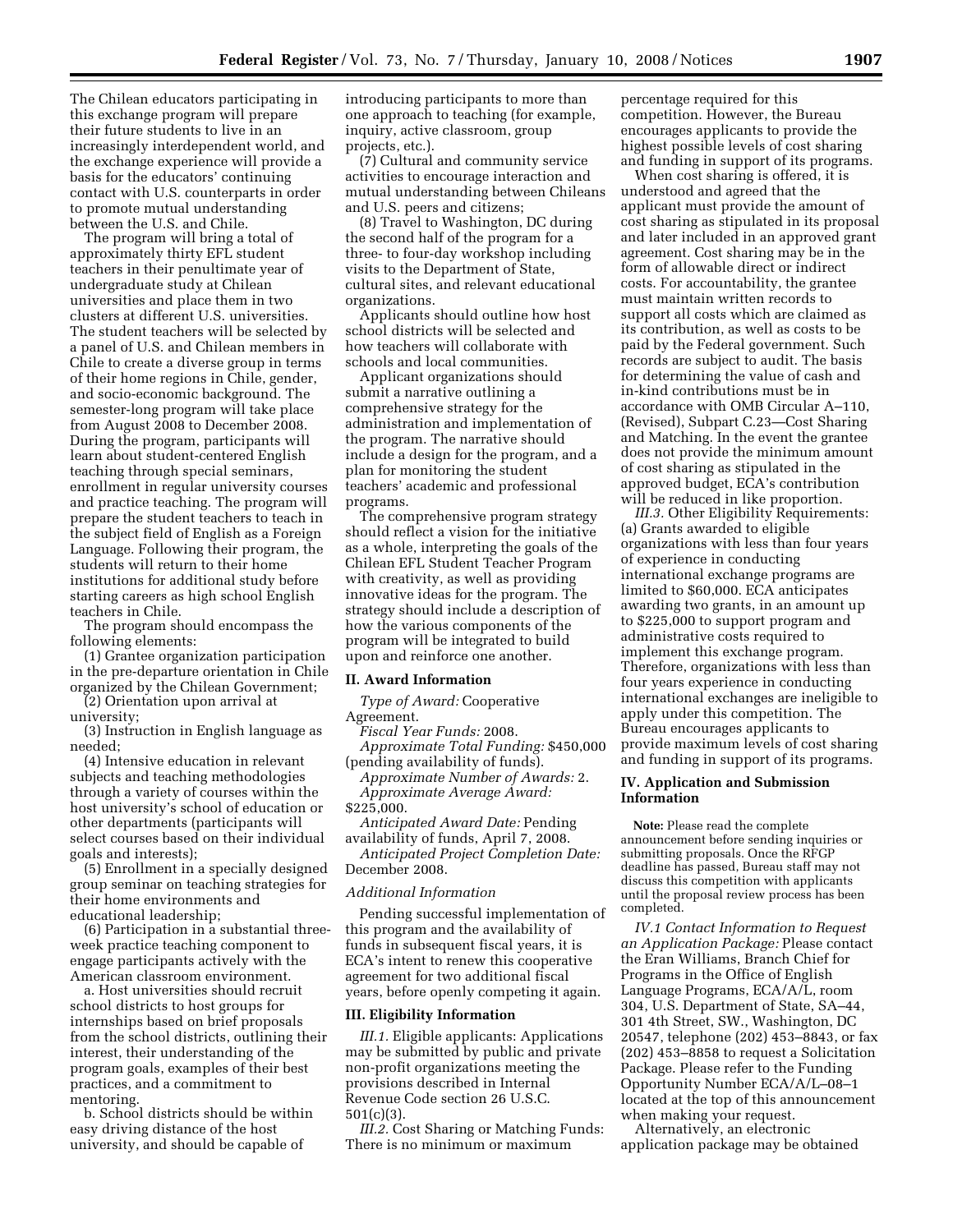from *grants.gov*. Please see section IV.3f for further information.

The Solicitation Package contains the Proposal Submission Instruction (PSI) document which consists of required application forms, and standard guidelines for proposal preparation.

It also contains the Project Objectives, Goals and Implementation (POGI) document, which provides specific information, award criteria and budget instructions tailored to this competition.

Please specify Eran Williams and refer to the Funding Opportunity Number ECA/A/L–08–01 located at the top of this announcement on all other inquiries and correspondence.

*IV.2.* To Download a Solicitation Package Via Internet: The entire Solicitation Package may be downloaded from the Bureau's Web site at *http://exchanges.state.gov/education/ rfgps/menu.htm*, or from the Grants.gov Web site at *http://www.grants.gov*.

Please read all information before downloading.

*IV.3.* Content and Form of Submission: Applicants must follow all instructions in the Solicitation Package. The application should be submitted per the instructions under IV.3f. ''Application Deadline and Methods of Submission'' section below.

*IV.3a.* You are required to have a Dun and Bradstreet Data Universal Numbering System (DUNS) number to apply for a grant or cooperative agreement from the U.S. Government. This number is a nine-digit identification number, which uniquely identifies business entities. Obtaining a DUNS number is easy and there is no charge. To obtain a DUNS number, access *http://* 

*www.dunandbradstreet.com* or call 1– 866–705–5711. Please ensure that your DUNS number is included in the appropriate box of the SF–424 which is part of the formal application package.

*IV.3b.* All proposals must contain an executive summary, proposal narrative and budget.

Please Refer to the Solicitation Package. It contains the mandatory Proposal Submission Instructions (PSI) document and the Project Objectives, and the Goals and Implementation (POGI) document for additional formatting and technical requirements.

*IV.3c.* You must have nonprofit status with the IRS at the time of application. If your organization is a private nonprofit which has not received a grant or cooperative agreement from ECA in the past three years, or if your organization received nonprofit status from the IRS within the past four years, you must submit the necessary documentation to verify nonprofit status

as directed in the PSI document. Failure to do so will cause your proposal to be declared technically ineligible.

*IV.3d.* Please take into consideration the following information when preparing your proposal narrative:

IV.3d.1 Adherence to All Regulations Governing the J Visa.

The Bureau of Educational and Cultural Affairs places critically important emphases on the security and proper administration of the Exchange Visitor (J visa) Programs and adherence by grantees and sponsors to all regulations governing the J visa. Therefore, proposals should demonstrate the applicant's capacity to meet all requirements governing the administration of the Exchange Visitor Programs as set forth in 22 CFR part 62, including the oversight of Responsible Officers and Alternate Responsible Officers, screening and selection of program participants, provision of prearrival information and orientation to participants, monitoring of participants, proper maintenance and security of forms, record-keeping, reporting and other requirements. The Grantee will be responsible for issuing DS–2019 forms to participants in this program.

A copy of the complete regulations governing the administration of Exchange Visitor (J) programs is available at *http://exchanges.state.gov*  or from: United States Department of State, Office of Exchange Coordination and Designation, ECA/EC/ECD—SA–44, Room 734, 301 4th Street, SW., Washington, DC 20547, Telephone: (202) 203–5029, FAX: (202) 453–8640.

Please refer to Solicitation Package for further information. IV.3d.2 Diversity, Freedom and

Democracy Guidelines.

Pursuant to the Bureau's authorizing legislation, programs must maintain a non-political character and should be balanced and representative of the diversity of U.S. political, social, and cultural life. ''Diversity'' should be interpreted in the broadest sense and encompass differences including, but not limited to ethnicity, race, gender, religion, geographic location, socioeconomic status, and disabilities. Applicants are strongly encouraged to adhere to the advancement of this principle both in program administration and in program content. Please refer to the review criteria under the 'Support for Diversity' section for specific suggestions on incorporating diversity into the proposal. Public Law 104–319 provides that ''in carrying out programs of educational and cultural exchange in countries whose people do not fully enjoy freedom and democracy,'' the Bureau ''shall take

appropriate steps to provide opportunities for participation in such programs to human rights and democracy leaders of such countries.'' Public Law 106–113 requires that the governments of the countries described above do not have inappropriate influence in the selection process. Proposals should reflect advancement of these goals in their program contents, to the full extent deemed feasible.

IV.3d.3. Program Monitoring and Evaluation.

Proposals must include a plan to monitor and evaluate the project's success, both as the activities unfold and at the end of the program. The Bureau recommends that each proposal include a draft survey questionnaire or other technique plus a description of a methodology to use to link outcomes to original project objectives. The Bureau expects that the grantee will track participants or partners and be able to respond to key evaluation questions, including satisfaction with the program, learning as a result of the program, changes in behavior as a result of the program, and effects of the program on institutions (institutions in which participants work or partner institutions). The evaluation plan should include indicators that measure gains in mutual understanding as well as substantive knowledge.

Successful monitoring and evaluation depend heavily on setting clear goals and outcomes at the outset of a program. The evaluation plan should include a description of the project's objectives, anticipated project outcomes, and how and when the applicant will measure these outcomes (performance indicators). The more that outcomes are ''smart'' (specific, measurable, attainable, results-oriented, and placed in a reasonable time frame), the easier it will be to conduct the evaluation. You should also show how your project objectives link to the goals of the program described in this RFGP.

The monitoring and evaluation plan should clearly distinguish between program *outputs* and *outcomes*. *Outputs*  are products and services delivered, often stated as an amount. Output information is important to show the scope or size of project activities, but it cannot substitute for information about progress towards outcomes or the results achieved. Examples of outputs include the number of people trained or the number of seminars conducted. *Outcomes*, in contrast, represent specific results a project is intended to achieve and is usually measured as an extent of change. Findings on outputs and outcomes should both be reported, but the focus should be on outcomes.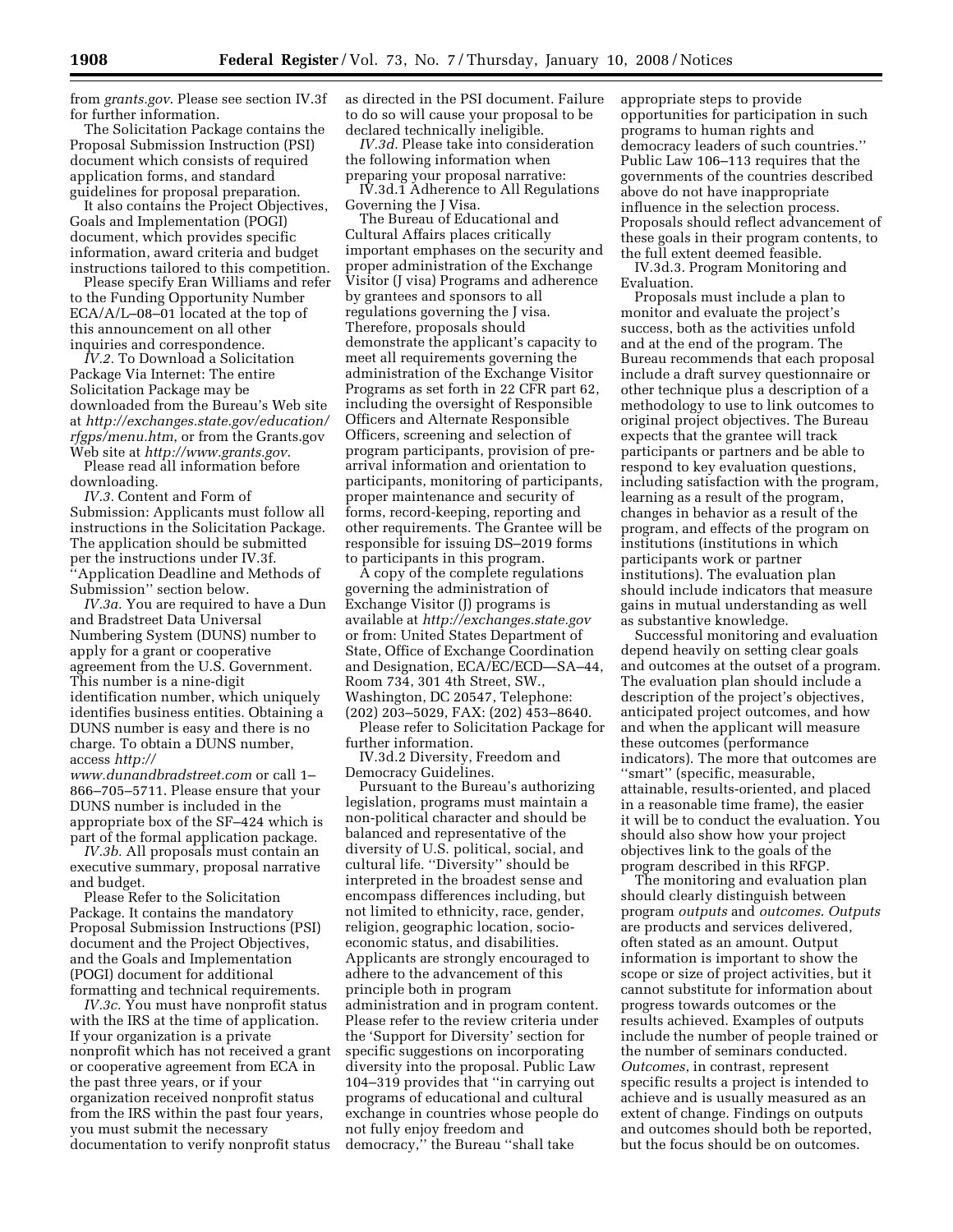We encourage applicants to assess the following four levels of outcomes, as they relate to the program goals set out in the RFGP (listed here in increasing order of importance):

1. Participant satisfaction with the program and exchange experience.

2. Participant learning, such as increased knowledge, aptitude, skills, and changed understanding and attitude. Learning includes both substantive (subject-specific) learning and mutual understanding.

3. Participant behavior, concrete actions to apply knowledge in work or community; greater participation and responsibility in civic organizations; interpretation and explanation of experiences and new knowledge gained; continued contacts between participants, community members, and others.

4. Institutional changes, such as increased collaboration and partnerships, policy reforms, new programming, and organizational improvements.

**Please note:** Consideration should be given to the appropriate timing of data collection for each level of outcome. For example, satisfaction is usually captured as a shortterm outcome, whereas behavior and institutional changes are normally considered longer-term outcomes.

Overall, the quality of the monitoring and evaluation plan will be judged on how well it (1) specifies intended outcomes; (2) gives clear descriptions of how each outcome will be measured; (3) identifies when particular outcomes will be measured; and (4) provides a clear description of the data collection strategies for each outcome (i.e., surveys, interviews, or focus groups). (Please note that evaluation plans that deal only with the first level of outcomes [satisfaction] will be deemed less competitive under the present evaluation criteria.)

Grantees will be required to provide reports analyzing their evaluation findings to the Bureau in their regular program reports. All data collected, including survey responses and contact information, must be maintained for a minimum of three years and provided to the Bureau upon request.

*Describe your plans for:* i.e. sustainability, overall program management, staffing, coordination with ECA and PAS or any other requirements etc.

*IV.3e.* Applicants should take the following information into consideration when preparing their budgets:

*IV.3e.1.* Applicants must submit a comprehensive budget for the entire program. There must be a summary

budget as well as breakdowns reflecting both administrative and program budgets. Applicants may provide separate sub-budgets for each program component, phase, location, or activity to provide clarification.

*IV.3e.2.* Allowable costs for the program include the following:

(1) Practice teaching host schools administrative costs

(2) Seminars and debriefing costs

(3) Cultural activities

(4) Book allowance/shipping

(5) Grantee administrative costs

(6) Tuition (Please explain how you will ensure cost-effective arrangements based on non-credit enrollment and/or other methods according to formulas that can be protected from increases in tuition rates).

The Chilean government will provide a student maintenance package that will cover housing, meals and incidentals as well as international transportation to the host universities and from Washington, DC.

*IV.3f.* Application Deadline and Methods of Submission.

*Application Deadline Date:* Thursday, March 13, 2008.

*Reference Number:* ECA/A/L–08–01. *Methods of Submission:*  Applications may be submitted in one of two ways:

(1) In hard-copy, via a nationally recognized overnight delivery service (i.e., DHL, Federal Express, UPS, Airborne Express, or U.S. Postal Service Express Overnight Mail, etc.), or

(2) Electronically through *http:// www.grants.gov.* 

Along with the Project Title, all applicants must enter the above Reference Number in Box 11 on the SF– 424 contained in the mandatory Proposal Submission Instructions (PSI) of the solicitation document.

IV.3f.1 Submitting Printed Applications. Applications must be shipped no later than the above deadline. Delivery services used by applicants must have in-place, centralized shipping identification and tracking systems that may be accessed via the Internet and delivery people who are identifiable by commonly recognized uniforms and delivery vehicles. Proposals shipped on or before the above deadline but received at ECA more than seven days after the deadline will be ineligible for further consideration under this competition. Proposals shipped after the established deadlines are ineligible for consideration under this competition. ECA will not notify an applicant upon receipt of application. It is each applicant's responsibility to ensure that each package is marked with a legible

tracking number and to monitor/confirm delivery to ECA via the Internet. Delivery of proposal packages may not be made via local courier service or in person for this competition. Faxed documents will not be accepted at any time. Only proposals submitted as stated above will be considered.

**Important note:** When preparing your submission please make sure to include one extra copy of the completed SF–424 form and place it in an envelope addressed to ''ECA/ EX/PM''.

The original and 4 copies of the application should be sent to: U.S. Department of State, SA–44, Bureau of Educational and Cultural Affairs, Ref.: ECA/A/L—08–01, Program Management, ECA/EX/PM, Room 534, 301 4th Street, SW., Washington, DC 20547.

Applicants submitting hard-copy applications must also submit the ''Executive Summary'' and ''Proposal Narrative'' sections of the proposal in text (.txt) or Microsoft Word format on a PC-formatted disk. The Bureau will provide these files electronically to the appropriate Public Affairs Section(s) at the U.S. embassy for its review.

IV.3f.2—Submitting Electronic Applications. Applicants have the option of submitting proposals electronically through Grants.gov (*http://www.grants.gov*). Complete solicitation packages are available at Grants.gov in the ''Find'' portion of the system. Please follow the instructions available in the 'Get Started' portion of the site (*http://www.grants.gov/ GetStarted* ).

Several of the steps in the Grants.gov registration process could take several weeks. Therefore, applicants should check with appropriate staff within their organizations immediately after reviewing this RFGP to confirm or determine their registration status with Grants.gov. Once registered, the amount of time it can take to upload an application will vary depending on a variety of factors including the size of the application and the speed of an applicant's internet connection. Therefore, we strongly recommend that an applicant not wait until the application deadline to begin the submission process through Grants.gov.

Direct all questions regarding Grants.gov registration and submission to:

Grants.gov Customer Support *Contact Center Phone:* 800–518–4726 *Business Hours:* Monday–Friday, 7

a.m.–9 p.m. Eastern Time *E-mail: support@grants.gov* 

Applicants have until midnight (12 a.m.), Washington, DC time of the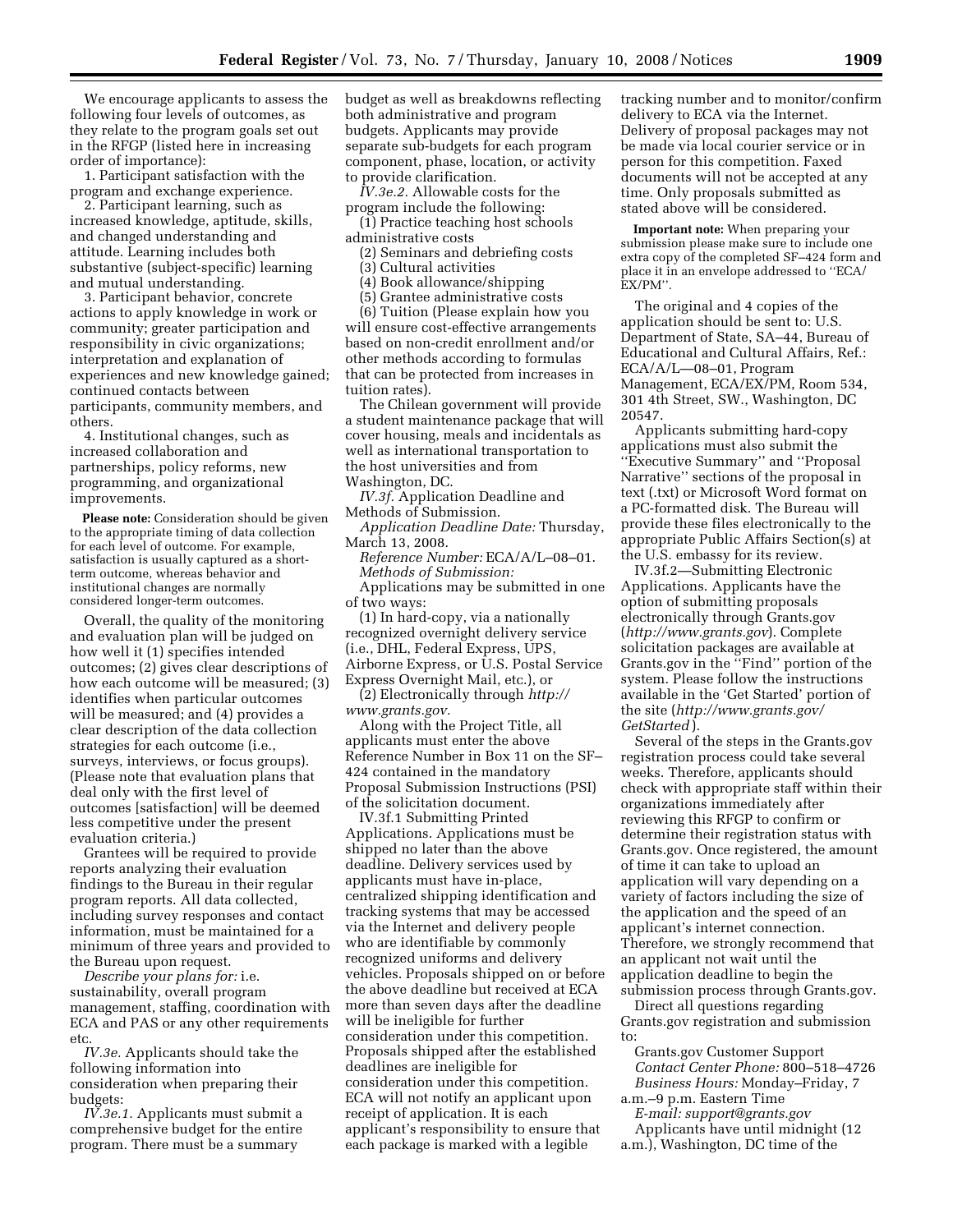closing date to ensure that their entire application has been uploaded to the Grants.gov site. There are no exceptions to the above deadline. Applications uploaded to the site after midnight of the application deadline date will be automatically rejected by the grants.gov system, and will be technically ineligible.

Applicants will receive a confirmation e-mail from grants.gov upon the successful submission of an application. ECA will not notify an applicant upon receipt of electronic applications.

It is the responsibility of all applicants submitting proposals via the Grants.gov web portal to ensure that proposals have been received by Grants.gov in their entirety, and ECA bears no responsibility for data errors resulting from transmission or conversion processes.

Optional—IV.3f.3 An applicant may also state here any limitations on the number of applications that an applicant may submit and make it clear whether the limitation is on the submitting organization, individual program director or both.

*IV.3g.* Intergovernmental Review of Applications: Executive Order 12372 does not apply to this program.

#### **V. Application Review Information**

#### *V.1. Review Process*

The Bureau will review all proposals for technical eligibility. Proposals will be deemed ineligible if they do not fully adhere to the guidelines stated herein and in the Solicitation Package. All eligible proposals will be reviewed by the program office, as well as the Public Diplomacy section overseas, where appropriate. Eligible proposals will be subject to compliance with Federal and Bureau regulations and guidelines and forwarded to Bureau grant panels for advisory review. Proposals may also be reviewed by the Office of the Legal Adviser or by other Department elements. Final funding decisions are at the discretion of the Department of State's Assistant Secretary for Educational and Cultural Affairs. Final technical authority for assistance awards grants resides with the Bureau's Grants Officer.

#### Review Criteria

Technically eligible applications will be competitively reviewed according to the criteria stated below. These criteria are not rank ordered and all carry equal weight in the proposal evaluation:

1. *Quality of the program idea:*  Proposals should exhibit originality, substance, precision, and relevance to the Bureau's mission.

2. *Program planning:* Detailed agenda and relevant work plan should demonstrate substantive undertakings and logistical capacity. Agenda and plan should adhere to the program overview and guidelines described above.

3. *Ability to achieve program objectives:* Objectives should be reasonable, feasible, and flexible. Proposals should clearly demonstrate how the institution will meet the program's objectives and plan.

4. *Multiplier effect/impact:* Proposed programs should strengthen long-term mutual understanding, including maximum sharing of information and establishment of long-term institutional and individual linkages.

5. *Support of Diversity:* Proposals should demonstrate substantive support of the Bureau's policy on diversity. Achievable and relevant features should be cited in both program administration (selection of participants, program venue and program evaluation) and program content (orientation and wrapup sessions, program meetings, resource materials and follow-up activities).

6. *Institutional Capacity:* Proposed personnel and institutional resources should be adequate and appropriate to achieve the program or project's goals.

7. *Institution's Record/Ability:*  Proposals should demonstrate an institutional record of successful exchange programs, including responsible fiscal management and full compliance with all reporting requirements for past Bureau grants as determined by Bureau Grants Staff. The Bureau will consider the past performance of prior recipients and the demonstrated potential of new applicants.

8. *Follow-on Activities:* Proposals should provide a plan for continued follow-on activity (without Bureau support) ensuring that Bureau supported programs are not isolated events.

9. *Project Evaluation:* Proposals should include a plan to evaluate the activity's success, both as the activities unfold and at the end of the program. A draft survey questionnaire or other technique plus description of a methodology to use to link outcomes to original project objectives is recommended.

10. *Cost-effectiveness:* The overhead and administrative components of the proposal, including salaries and honoraria, should be kept as low as possible. All other items should be necessary and appropriate.

11. *Cost-sharing:* Proposals should maximize cost-sharing through other private sector support as well as

institutional direct funding contributions.

12. *Value to U.S.-Partner Country Relations:* Proposed projects should receive positive assessments by the U.S. Department of State's geographic area desk and overseas officers of program need, potential impact, and significance in the partner country(ies).

#### **VI. Award Administration Information**

#### *VI.1a. Award Notices*

Final awards cannot be made until funds have been appropriated by Congress, allocated and committed through internal Bureau procedures. Successful applicants will receive an Assistance Award Document (AAD) from the Bureau's Grants Office. The AAD and the original grant proposal with subsequent modifications (if applicable) shall be the only binding authorizing document between the recipient and the U.S. Government. The AAD will be signed by an authorized Grants Officer, and mailed to the recipient's responsible officer identified in the application.

Unsuccessful applicants will receive notification of the results of the application review from the ECA program office coordinating this competition.

#### *VI.2 Administrative and National Policy Requirements*

Terms and Conditions for the Administration of ECA agreements include the following:

Office of Management and Budget Circular A–122, ''Cost Principles for Nonprofit Organizations.''

Office of Management and Budget Circular A–21, ''Cost Principles for Educational Institutions.''

OMB Circular A–87, ''Cost Principles for State, Local and Indian Governments''.

OMB Circular No. A–110 (Revised), Uniform Administrative Requirements for Grants and Agreements with Institutions of Higher Education, Hospitals, and other Nonprofit Organizations.

OMB Circular No. A–102, Uniform Administrative Requirements for Grants-in-Aid to State and Local Governments.

OMB Circular No. A–133, Audits of States, Local Government, and Nonprofit Organizations

Please reference the following Web sites for additional information: *http:// www.whitehouse.gov/omb/grants.* 

*http://exchanges.state.gov/education/ grantsdiv/terms.htm#articleI.* 

*VI.3.* Reporting Requirements: The grantee must provide ECA with a hard